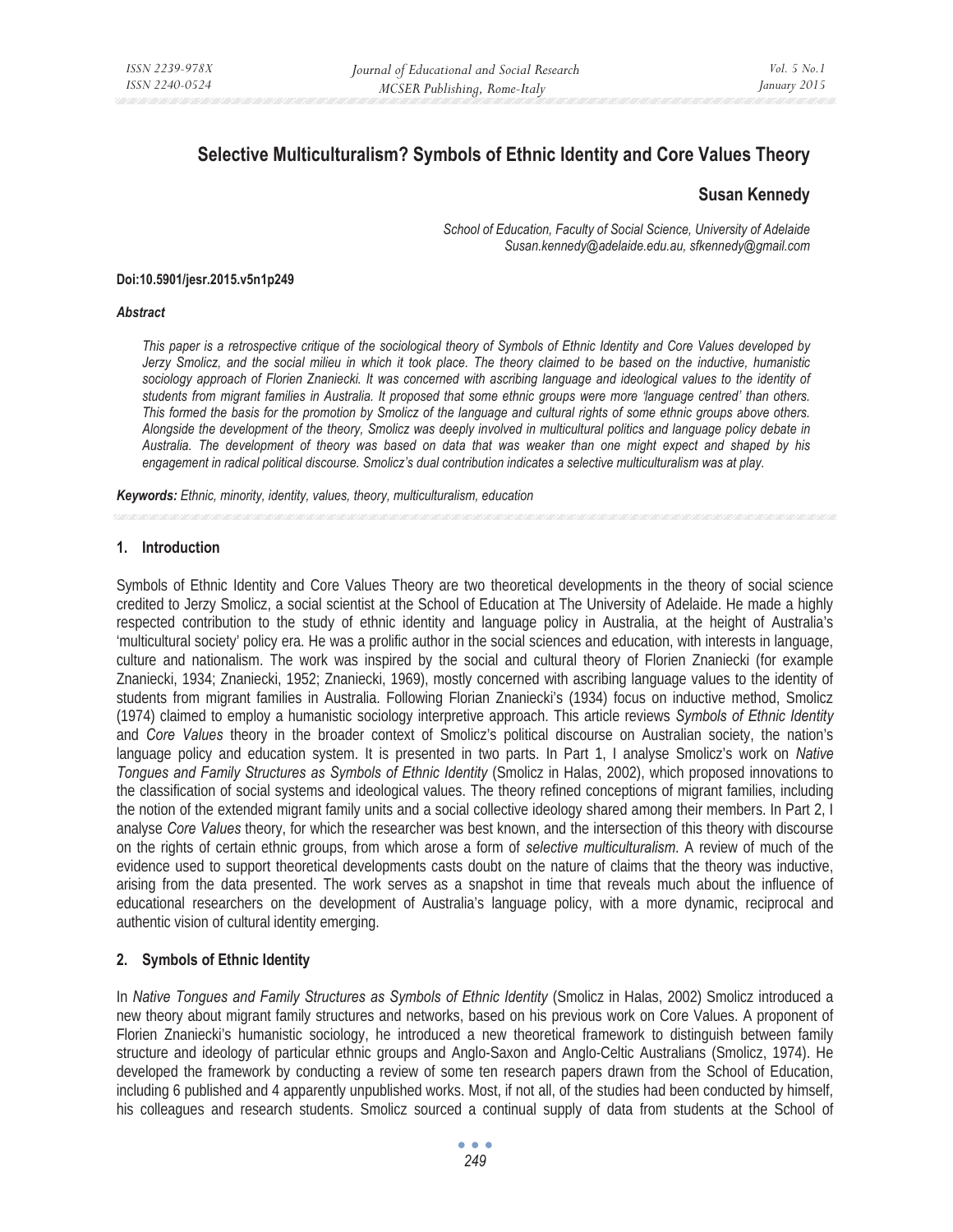Education who were asked to fill out questionnaires for research students, many of whom based their theses on the same data.

Smolicz presented the new theoretical constructs in two simple tables, labelled the *Classification of Social Systems* (Smolicz in Halas, 2002, p.106) and *Ideological Values and Social Systems in Different Societies* (Smolicz in Halas, 2002, p.112). According to the first theoretical innovation, the classification of social systems, Non-Anglo-type migrant families exhibited particular relationships and behaviours that Anglo-Saxon and Anglo-Celtic Australians did not. He proposed that this included the ability for Non-Anglo-Saxon and Non-Anglo-Celtic people to instantaneously activate certain cultural values. By way of example, he claimed that unknown relatives from certain ethnic groups could travel to Australia to attend 'special occasions' such as weddings and funerals, and on this basis, they achieved immediate primary membership to the family group (Smolicz in Halas, p.108).

For the second theoretical innovation, Smolicz developed his theory of *Ideological Values and Social Systems in Different Societies* by drawing on multiple sources but mainly inspired by Hofstede (1994) *Cultures and Organisation: Intercultural Cooperation and its Importance for Survival* (Smolicz in Halas, 2002). He proposed that where normally members of migrant families exhibited individualist functioning at the secondary relationship level (beyond the immediate family), that migrants 'accommodated themselves to minority conditions in Australia,' and developed a 'more intimate ethnic complexion' (Smolicz in Halas 2002, p.113). This complexion transformed functioning at the secondary level from individualist to collectivist. Thus, Smolicz had attempted to describe Non-Anglo-type societies in Australia as collectivist at both the primary and secondary levels.

Having introduced Smolicz's theoretical developments, I will analyse them in detail as they appear in *Native Tongues and Family Structures as Symbols of Ethnic Identity* (Smolicz in Halas, 2002).

#### *2.1 The Classification of Social Systems*

Describing primary and secondary relationships among individuals and groups, Smolicz (in Halas, 2002) proposed that,

*The distinction between primary relations… as close, intimate and on-going, and secondary relations, as more distanced, formal and restricted, on the other, adds another dimension to the understanding of social systems (Smolicz in Halas, 2002, p.106).* 

Next, the distinction among Anglo-Saxon and Anglo-Celtic Australians and Polish and Italian Australians was described. Contrasting a nuclear family type with a 'ramified' extended family,

*When a nuclear family constitutes a primary group system, almost invariably all of its members are included in one another's primary personal systems. In contrast, in a ramified extended family, some members may not be personally known to all the other members, especially in a situation where the family is scattered between Australia and the country of origin* 

*(Smolicz in Halas, 2002, p.108).* 

He did not make it clear whether or not these additional family members were classified to the primary group system or the secondary personal system. According to Smolicz, such family members were,

*… potential members of primary group systems so that the family members who may at the moment be personally unacquainted, would become actual members when they had occasion to meet a family reunion held on special occasions, weddings, funerals or other cross-continental gatherings (Smolicz in Halas, 2002, p.108).* 

The discussion of how the primary and secondary social system works was complicated by the lack of explanation as to who was typically ascribed to these categories, although it was presented as a typical model. Anglo-heritage families were described as small nuclear, emotionally distant and individualist; minority ethnic-heritage families were described as large, intimate, caring and collectivist. But he did not say whether their membership to the primary system was primary or secondary (Smolicz in Halas, 2002, p.106). Secondary group systems were described as being in the broader realm of the social world, but he failed to distinguish between members of a secondary personal and secondary group system. Instead, he moved directly to comparisons of individualism and collectivism. There was also a lack of explanation as to where in the system distant relatives were positioned before they joined the primary system of their relatives in Australia (Smolicz in Halas 2002, p.108). This seems surprising when data from ten studies describing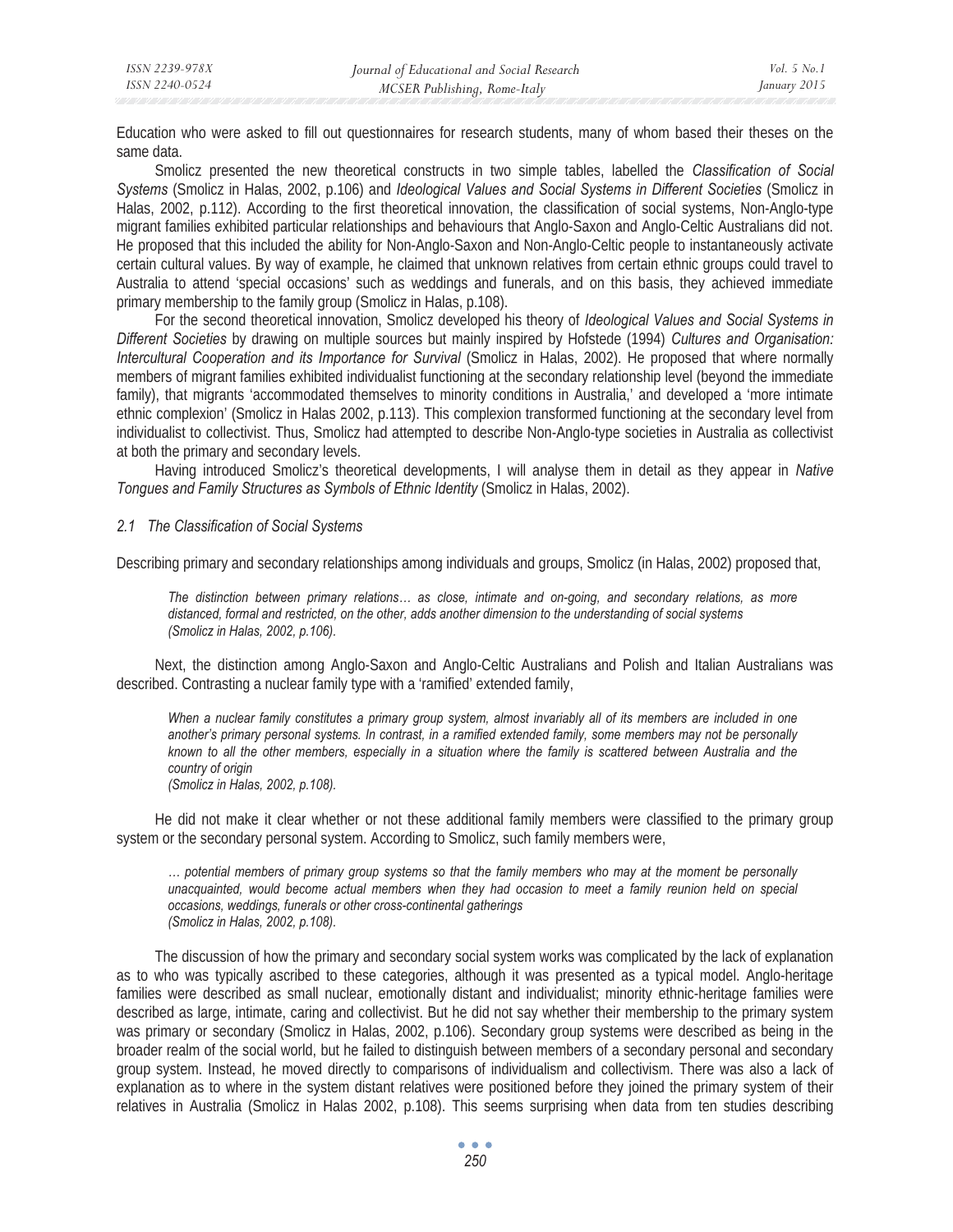participant's family experiences was reviewed in the article. The only link I could find that positioned members in a category was a comment by Smolicz that some minority ethnic-heritage respondents found Anglo-heritage families withdrawn and distant, such that 'they were associated in their minds with secondary social relationships,' (Smolicz in Halas 2002, p.112).

Smolicz seems to have relied on an interpretation of 'emotional detachment' (Smolicz in Halas 2002, p.109) to characterise Anglo-Saxon and Anglo-Celtic Australians based on quotes from previous studies. In the interpretation of emotional detachment in *Native Tongues and Family Structures as Symbols of Ethnic Identity* (Smolicz in Halas, 2002) the variables seemed to be confused. Quoting findings and commentaries from previous studies by himself and his colleagues, individualistic and independent behaviours or values cited by participants were interpreted as amounting to emotional detachment (see Smolicz in Halas 2002, p.108-109). It is not clear why these variables were interpreted as one in the same. The only indication of emotional detachment in the ten studies he analysed that was discussed in his book chapter was one participant talking about her parents sitting down to a formal meal at the dinner table (quoted in Smolicz in Halas 2002, p.108 in the second quote from study 3a). The only clear statement that was quoted by the researcher regarding emotional detachment such that (in the third quote from Study 3a),

*'Anglo-Saxon values of self-reliance, independence and personal autonomy and individualism, which fostered emotional distance exhibited by so many English families' (Smolicz in Halas, 2002, p.108).* 

The interpretive connection between independence fostering emotional distance was not revealed. All in all, this aspect of the theory justifying differences between Anglo-Saxon and Anglo-Celtic Australian families looks somewhat stereotypical rather than drawn from the data.

Before moving on to the second theoretical development proposed in Smolicz, *Native Tongues and Family Structures as Symbols of Ethnic Identity* (Smolicz in Halas, 2002) a note on the historical context of the term used by Smolicz, 'family reunion' is relevant. This term was commonly related to a broader conception of 'family reunion' in migration at the time, widely known among members of Australian society. The family reunion migrant visa was a very popular and successful way for families to migrate together (Foster and Stockley, 1988). It enabled whole family units to migrate to Australia in an internally coordinated fashion after the successful immigration of the first member.

#### *2.2 Individualist and Collectivist Ideology in Different Societies*

The second theoretical innovation in *Native Tongues and Family Structures as Symbols of Ethnic Identity* (Smolicz in Halas, 2002) was inspired by Hofstede's (1994) findings on Individualism Index Values (IDV). Hofstede (1994) conducted a comparative study of 50 countries. The index was used by Smolicz (in Halas, 2002) to compare individualism and collectivism among ethnic groups in Australia. As I outlined in the introduction to Part 1 above, it was claimed that families from minority cultures adapting to Australia,

'accommodated themselves to minority conditions in Australia. Social conditions had come to assume a more intimate *ethnic complexion'* 

which,

*'radiates from their collectivist family to the ethnic group as a whole, as if the latter were simply a very large extended family,'* 

*(Smolicz in Halas 2002, p.11. My italics.).* 

The belief that this capacity could only be accorded to certain groups was qualified by,

*'Not all ethnic groups have been equally adept at radiating the collectivist family ethos into their ethno-specific secondary structures,'* 

*(Smolicz in Halas, 2002, p.113. My italics.)* 

*because the Catholic school system was hindering the ethnic school initiatives of the Italian and Polish communities (Smolicz in Halas, 2002).* 

The notion of 'radiating' a collective intimacy into the community was put forward as the reason for the assignment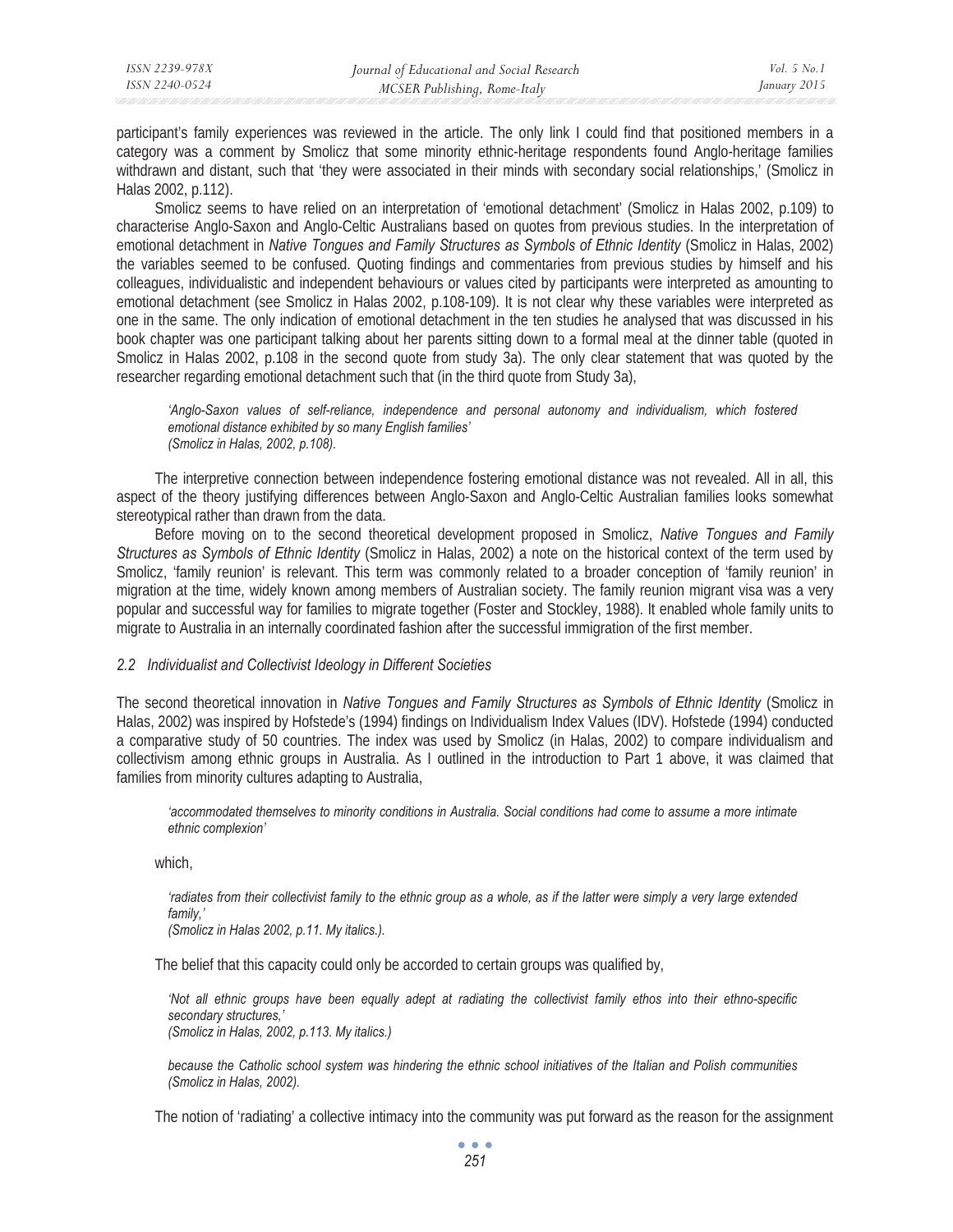of collectivist ideological values to the primary social system of ethnic minorities in Australia. This further reinforced Smolicz's claim to primary group membership by distant, unknown relatives who maintained only occasional contact in the *Classification of Social Systems*. The problem of how the actual social mechanisms of 'radiating' worked, whereby the collectivist ideology normally applied to the primary social system was transferred to the secondary social system. The classification was descriptive but arbitrary, for the evidence presented on family structures recounted life experiences within small families only. In *Native Tongues and Family Structures as Symbols of Identity* (Smolicz in Halas, 2002) there were not any recounts of large, ethnic minority families that one might expect to substantiate the theory of collective family structure or ideology. Respondent data put forward offered recounts of some grandparents, an aunt and a few first cousins while much of the data presented on second-generation migrant respondents was confined to the nuclear family unit, referring to child-parent relationships. Only two excerpts described interaction with grandparents in minority Ethnic-heritage families, one of them seemed to be commentary about Italians by the researcher from the original study (Smolicz in Halas 2002, p.109, study 2b). The other was by an Anglo-heritage respondent talking about visiting her friend, where here friend's grandparents and aunt lived (Smolicz in Halas 2002, p.110, study 3a).

For both theoretical constructs then, there was no evidence, of how these processes of transitioning from one social category to another social category actually worked. This was surprising because Smolicz had mined data from ten previous studies. The actual social mechanisms were unexplained, whereby unknown family members would become known each other only for 'special occasions,' would suddenly qualify as primary family members and maintain their roles as 'close, intimate and on-going' members of the primary group (Smolicz in Halas 2002, p.106). Based on the definition of primary relations (Smolicz in Halas 2002, p.106) the example in the social system of the extended family (Smolicz in Halas 2002, p.108) crossing the categories of the group system was implausible, because the unknown family member example was defined by virtue of having no continuing social bond with the primary family. Without further explanation or evidence of how this process of transitioning between groups actually took place, the theory conformed to stereotypes. In terms of evidence derived from data, the theory was weak.

Smolicz did not consider exploring whether or not family gatherings for milestone family functions of the same nature, occurred in Anglo-Saxon and Anglo-Celtic Australian families. We might wonder, if the same criteria for group membership were applied to different ethnic groups and not just particular ones, would it have qualified unknown members of Anglo-Saxon and Anglo-Celtic Australian families, as exhibiting a primary group social systems when they showed up en masse at weddings and funerals? We will never know, because it was of no interest to Smolicz.

Next, he applied his theoretical developments to investigate to what extent these contrasting family systems were evident in the use of minority languages. He did this by reviewing excerpts of the ten articles and quoting respondent recounts of their use of their first language. He found that there were differences in Northern and Central Italians compared to and Southern Italian's uptake of English and their maintenance of standard Italian and regional dialects. Italian respondents from the North and Central region attempted to master English quickly, but Italian respondents from the South tried to maintain their local dialect, which was associated with a closer level of family cohesion. The only explicit connection between language maintenance and family cohesion put forward by Smolicz was the data from one respondents, who said that the dialect did not disappear due to the strength of the family unit from Study 2a (Smolicz in Halas, 2002, p.119). He cited Clyne's (1991) assertion that dialect is 'intricately associated with family cohesion,' (Smolicz in Halas, 2002, p.119).

It is remarkable that Smolicz did not perceive in review across ten studies, any tension experienced by students who had to cope with expectations for high academic achievement at school. This expectation would likely have influenced the rate of English language acquisition and the time and effort students could invest in retaining the first language. The expectation for high achievement in literacy was exhibited by Latvian respondents who valued the mastery of the Latvian language to a literary level across the second and third generations since immigration, over and above everyday language use and above family closeness (Smolicz, Secombe and Hudson 2001, cited in Smolicz in Halas, 2002, p.121). Smolicz read the Latvian values on a high level of language mastery as a singularly nationalist symbol of the global Latvian diaspora. He did not entertain the possibility of alternative or additional interpretations, that perhaps the high value on language literacy held by families was transferable to Latvian student's performance in education in Australia, real or aspirational.

Indeed, the need for migrants to maintain their language was the most important symbol of cultural identity for Smolicz, who interpreted the uptake of English language as something of a hostile demand, a 'penetrating' (Smolicz in Halas 2002, p.119) method of assimilation. It would have been worthwhile exploring the experience family closeness maintained during the transnational migration process in which language adaptation became inevitable for young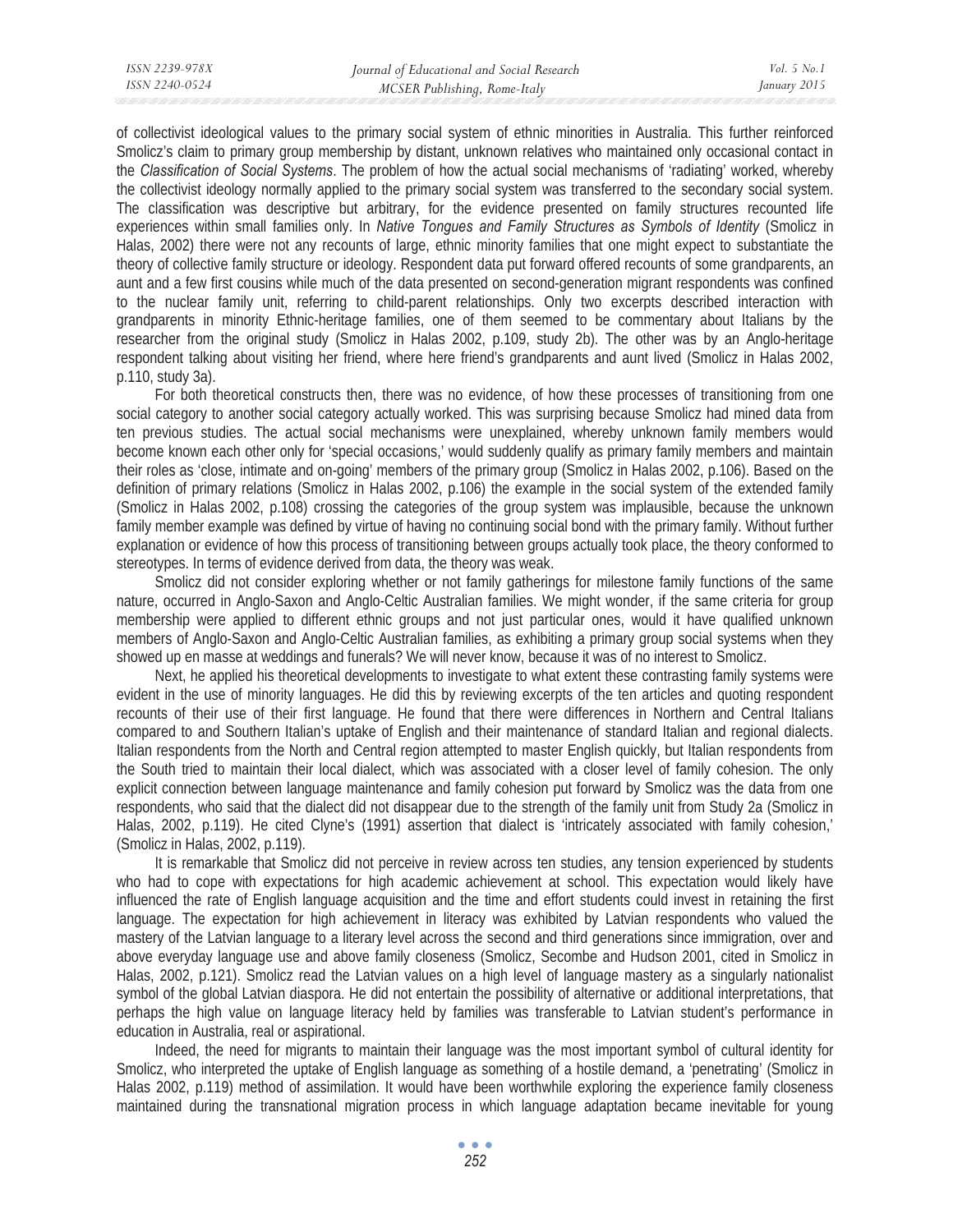| ISSN 2239-978X | Journal of Educational and Social Research | <i>Vol.</i> 5 $No.1$ |
|----------------|--------------------------------------------|----------------------|
| ISSN 2240-0524 | MCSER Publishing, Rome-Italy               | January 2015         |

students and for some of their parents, because they had no choice but to learn English. There might have been positive motivations for the uptake of English language, such that it was the language of the general curriculum in Australian schools, for acceptance into a new peer group of friends and of practical significance to daily life. Smolicz did not explore these issues but he bemoaned that in Australian schools, 'English dominates the scene' (Smolicz in Halas 2002, p.23).

Smolicz seems to have made an error in his analysis because he argued only from the negative. By focusing on perceived cultural losses and failing to look for cultural gains and the advantages of bilingualism, his pre-eminent concern for migrant students to access teaching of their native language in schools, remained fixed. This preoccupation detracted from the development of theory that he set out to make at the beginning of his article about minority group family structures. If minority group members belonged to and were supported by primary and/or collectivist family group structures the size of their entire ethnic groups, while other Australians were characterised by individualism, isolation and (tiny by comparison) nuclear families, it is difficult to see that new arrivals in Australia were so isolated and outnumbered, such that their cultural identity was on the verge of extinction (this claim is explored further below). In trying to establish theoretical constructs where migrants could claim among their primary family members relatives living in their country of origin whom they had never met before (and did not intend to meet regularly) the claim to very large extended families comprising an entire ethnic group and collectivist ideological values, Smolicz revealed a new, perhaps unintended finding: ethnic cultural networks in Australia were in fact more capable of providing social and emotional support to their families than were 'mainstream' Australians from British backgrounds who were, according to the researchers, emotionally distanced, superficial and detached (Smolicz in Halas 2002, p.108-109).

### **3. Core Values Theory as Selective Multiculturalism**

To better understand how Smolicz could present such weak theory on social systems and ideology, where crucial transitions between categories in social systems were not explained but appeared speculative or stereotypical, Smolicz's earlier claim to Core Values theory is of key relevance. Together with the process of theorisation I have just described, it reveals much about the methods used researchers to developed their theory and perhaps, a lack of pause for critical reflection. Core Values theory reveals a larger project carving out conceptual space for certain ethnic groups to make claims on funding for languages education, where self-reported value of one's native language was used to establish the concept of 'language-centred' cultures (Smolicz, 1991, p.44).

Smolicz believed it was crucial for native minority languages to be taught in schools as a symbol of ethnic identity. This was to ensure cultural maintenance and survival for certain ethnic groups (Smolicz in Halas, 2002; Smolicz, 1979; Smolicz, 2010) as a strategy for resistance against 'assimilationist pressures' (Smolicz in Halas, 2002, p.120). But in focusing on language as a symbol of ethnic identity (Smolicz in Halas, 2002), he did not interpret the research respondent's family's value on language literacy as transferrable to other areas of education. Nor did he care to explore the communicative or transnational contexts that existed between respondents with other Australians of any ethnic background. Smolicz was unable to figure that all minority language speakers might have a claim to native language tuition. This was where the researcher's attachment to the nation's multicultural egalitarian ethos, fell away. His vision did not see all Australian students becoming multilingual as part of a multicultural society, strong in intercultural communicative competence, nor all students receiving tuition in their native language in schools. This was a *selective multiculturalism.* 

Smolicz's interpretation of the threat of language hegemony was reminiscent of the historical situation in Poland. This featured the oppression of minorities with language-based nationalism. I refer to the historical context because research-based evidence to back speculations about language penetration, oppression and resistance was simply never bought to bare within his research framework. But the terms were indicative of Smolicz's political discourse on European and Australian multiculturalism. As I will explain below, the researcher was selective in the groups he supported. He did not interpret all ethnic minorities as equal in terms of their language identity rights but sought to assert the rights of just four migrant groups, including his own, for the allocation LOTE education funding (Smolicz, 1991). In his range of writings, he asserted certain ethnic rights over others, while simultaneously claiming that Australia was vulnerable to the threat of language hegemony because of the widespread teaching of English. *Core Values* theory was no blueprint for equality and diversity among cultures.

### *3.1 Core Values and 'Language Centred' Ethnic Groups*

Core Values theory was based on research on 'language activation' among cultural groups. Like Smolicz's theories of the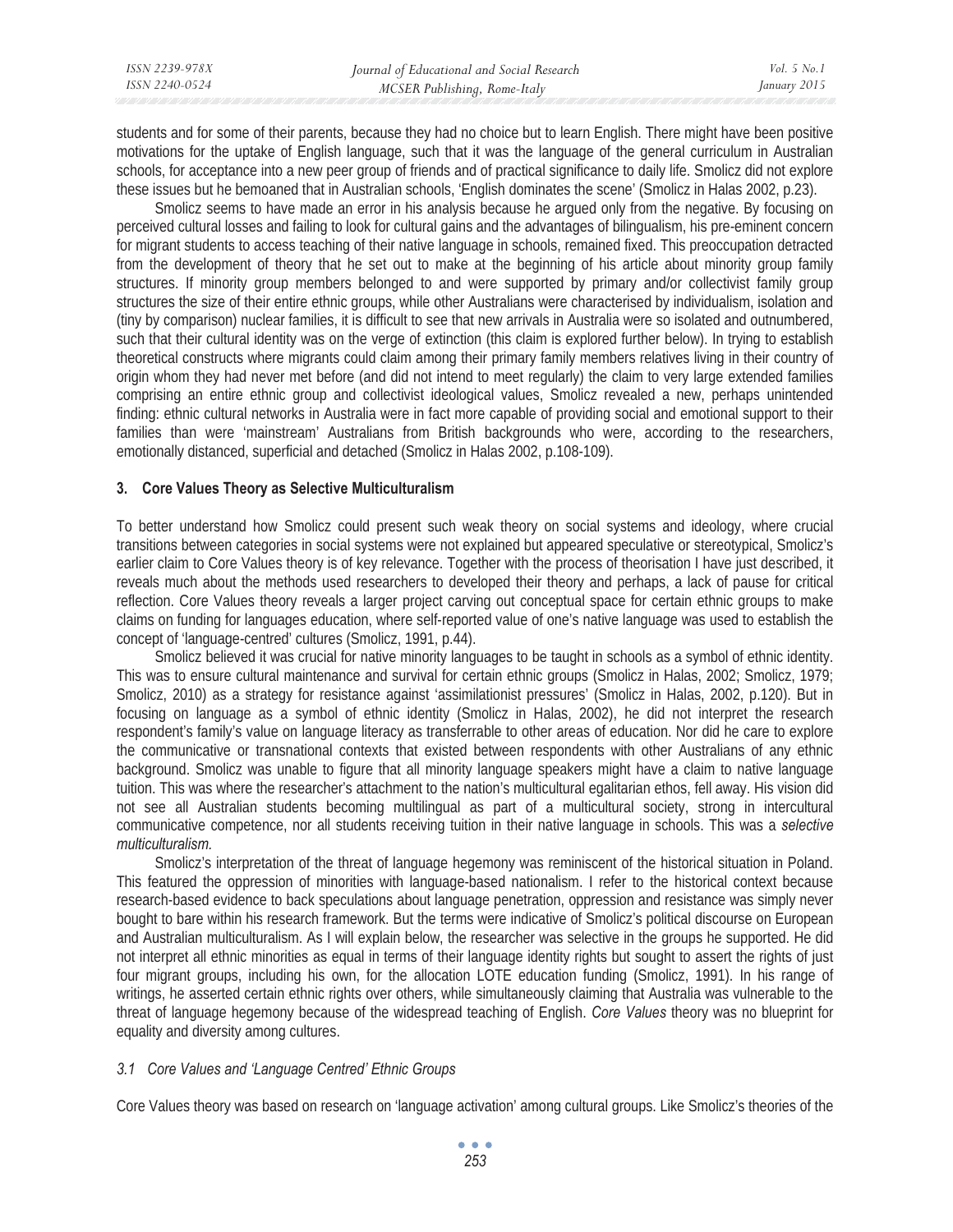| ISSN 2239-978X | Journal of Educational and Social Research | <i>Vol.</i> 5 No. 1 |
|----------------|--------------------------------------------|---------------------|
| ISSN 2240-0524 | MCSER Publishing, Rome-Italy               | January 2015        |

*Classification of Social Systems* and *Ideological Values and Social Systems in Different Societies* (Smolicz in Halas, 2002), the connection between research data and theory was thin. Stating that he was drawing on the cultural science theory of Florien Znaniecki that described multifaceted cultural identities among people (Smolicz 1991, p.37), Smolicz claimed that his theory of *Core Values* had established that some cultures were more language-centred than others (Smolicz, 1981a; Smolicz and Secombe, 1989, in Smolicz, 1991):

The theory of core values argues that some ethnic groups are more language-centred than others, and that for some nations other cultural factors, such as a specific religion, social structure or racial affiliation may prove of greater significance than language (Smolicz, 1981a; Smolicz and Secombe, 1989) (Smolicz, 1991, p.38).

Thus, Smolicz focused on elevating language values among other values as a research interest. He then proposed that only certain ethnic groups held language as their primary core value and symbol of ethnic identity (Smolicz in Halas, 2002). In *Native Tongues and Family Structures as Symbols of Ethnic Identity*, (Smolicz in Halas, 2002) Smolicz grafted onto this idea, family values spanning an entire ethnic group. Hence, not only were certain minority ethnic groups more entitled to assert their language rights for education funding than others, their entire ethnic groups were theorised as primary members of their family groups. One wonders whether this project of selective multiculturalism was so idealistic as to be designed to lubricate the doors of the Australian migration department for family reunion visas for just five key ethnic groups, en masse. It should be noted that Smolicz often made conciliatory statements about the subjectivity of the data he presented and the need to avoid generalisations of his models. Exceptional cases could always be assumed. Yet he did not practice this ethos when asserting his theoretical developments in the education policy arena, combining his research-based claims with political discourse to influence education funding at a national level, as is shown below.

Having established the theoretical basis for *Core Values* to propose the notion of 'language-centred' ethnic groups, Smolicz went on to assert that he had identified those certain cultural groups that were more 'language-centred' than others. This idea can be traced as far back as 1989 in *Types of Language Activation in an Ethnically Plural Society*  (Smolicz and Secombe in Ammon, 1989). This research is reviewed below, but the linkage to the notion of survival is important to note, because it connects Smolicz's theory and ideas about the threat of language hegemony to Australian society to education funding and the needs of selected ethnic groups:

*In the case of language-centred cultures, such as Greek, Polish, Latvian and – the communities concerned, in order to survive and to contribute to multi-cultural Australia, have but no alternative but to insist on the teaching and use of their languages… (Smolicz, 1991, p.44. My italics).* 

*Insisting* their languages become taught was a curious strategy in a paper where Smolicz had introduced his discussion with a parody on the *threat* of language hegemony. Perhaps later Smolicz softened his stance, realising that policy makers just weren't catching on to his research-based conclusions. Certainly the statement was at odds with the idealism he expressed later, as I mentioned above, in justifying his theory on *Ideological Values and Social Systems in Different Societies*, he spoke of 'a more intimate ethnic complexion' that 'radiated out… to the ethnic groups as a whole' (Smolicz in Halas, 2002, p.113). At this time, Smolicz seemed to have softened his stance, urging minorities who had not claimed language rights to 'coordinate their efforts' in order to do so (Smolicz and Secombe, 2002, p.4) whether their culture was *language-centred* or not. Despite the fuzzy conceptualisation behind collective ideological values (Smolicz in Halas, 2002), in naming the four language-centred cultures and arguing the cultural costs of assimilation to ethnic groups, Smolicz had already put forward a study by Perlez (1989 in Smolicz, 1991) as an example of what might happen to Australian society if language rights recognition (through LOTE education funding) for his language-centred cultures was not forthcoming. He described a violent incident in Soweto in South Africa that followed a protest by Black students against lessons taught in Afrikaans. Smolicz interpreted Perlez (1989 in Smolicz, 1991),

*It was the imposition of the dominant tongue upon unwilling subordinate ethnic groups that triggered riots in which 575 people were killed. In Australia, this frustration has been felt most keenly…' (Smolicz, 1991, p.44).* 

by Indigenous Australians. No references were provided for this frustration, which was on the tipping-point of violence. The reconciliation work of by Fesl (1988, in Smolicz 2002) was referred to, concerning language loss and/or an address on multiculturalism (I cannot say which work as there was a referencing error in the paper, with two references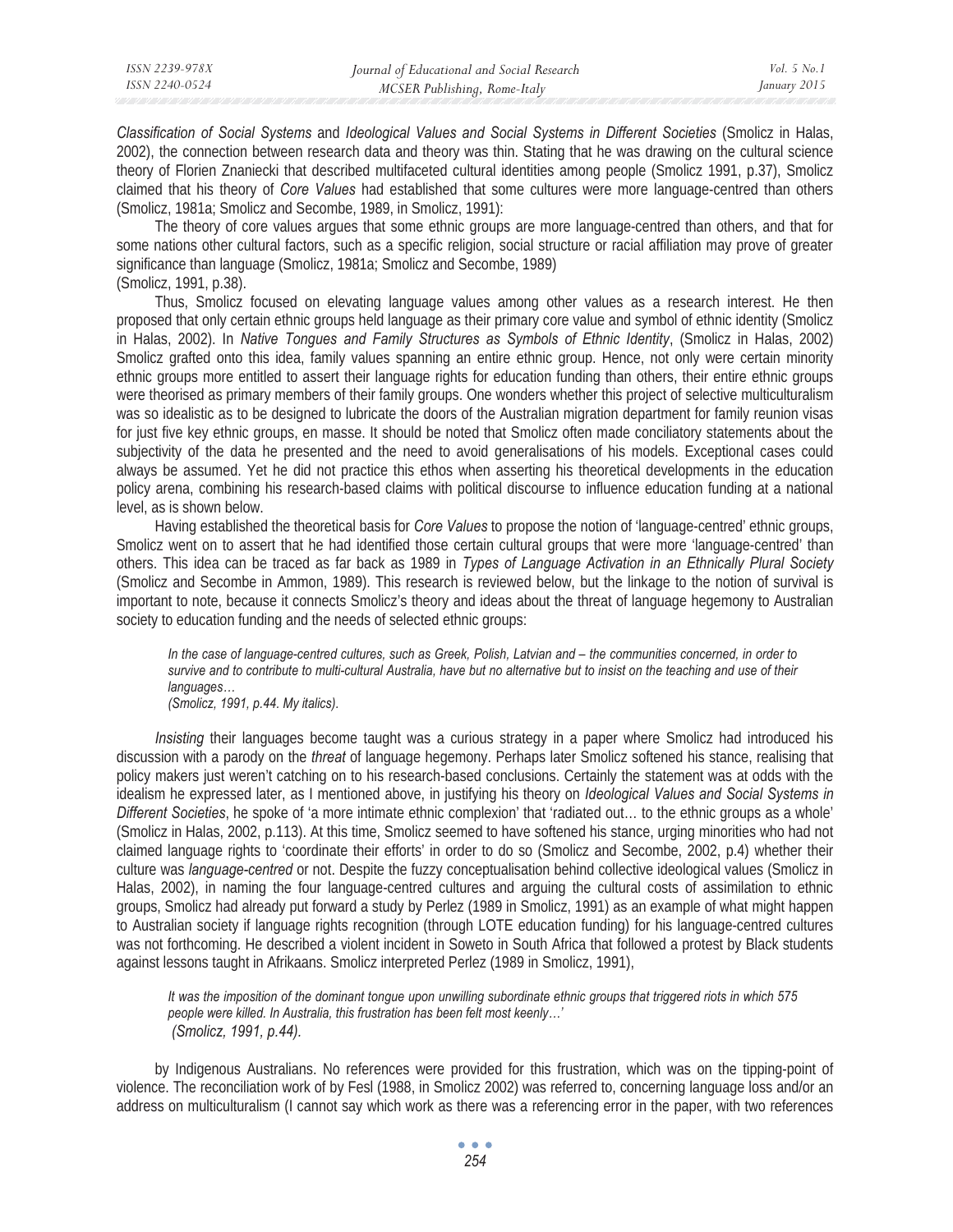provided for Fesl, 1988). Smolicz went on to advise readers,

*The European and Asian derived minority communities in Australia would prefer to safeguard themselves against a similar fate, (Smolicz, 1991, p.44-45).* 

Comparing the process of native language loss due to voluntary migration to Australia with the genocide of the Indigenous community carried out by early settlers of British origin, Smolicz was implying that migrant culture would be wiped out or worse: racial violence and deaths would ensue due to native language oppression.

Perhaps the researcher wished to provoke for the four ethnic groups he had mentioned, the receipt of urgent, prioritised native language teaching resources to be integrated into existing LOTE (Languages Other Than English) programs in primary and secondary schools across Australia and perhaps also through the national English teaching schemes in adult migrants education. He had, after all, just claimed the cultures were on the verge of extinction (Smolicz, 1991, p.44). Or perhaps he was just stirring the pot with rhetoric, hoping to shake things up for fear of large-scale racial or cultural-based violence in Australia. Smolicz's association between language loss due the migration process with the losses experienced by Indigenous Australians was not well informed or substantiated. It is curious that Smolicz could not pay credence to the rapid rise to the middle classes of second-generation migrants in Australia whose parents had arrived impoverished (Colic-Piesker, 2011) which serves as motivation for new arrivals today, while Indigenous Australians still struggled with basic life expectancy in Australia (Australian Institute of Health and Welfare, 2011). Never far away from the discussion about symbols of identity, the use of this argument by Smolicz was double-edged. Using an example of Blacks rising up against the requirement to attend class in the dominant language, Smolicz was expressing (as he often did) his dislike for English as the main language medium in Australia. He seemed to be saying that if the core values of minorities were not respected and language teaching was not funded for the four ethnic groups he had mentioned, Australia's civil society would collapse. Simultaneously, the picture painted of Indigenous discontent leading to race-based violence in schools was divisive. But this was political discourse, not research-based theory on values.

To summarise, Smolicz's selective multiculturalism involved two repeating themes in his work: the prioritisation of native language teaching for particular ethnic groups he termed 'language-centred' based on his *Core Values* theory (Smolicz and Secombe 1989; Smolicz, 1991, p.4), and concern for the need of ethnic groups to resist assimilating forces, usually associated with the teaching of English language (Smolicz and Secombe, 1989; Smolicz, 1991; Smolicz et al., 2001). The reduction and comparison of the issues experienced by Indigenous Australians with migrants to Australia was not founded in research but political rhetoric. Having explained the connection between *Core Values* theory and Smolicz's selective multiculturalism, I will now explore the research basis for *Core Values* in one of the two studies Smolicz stated was the origin of his theory, *Types of Language Activation in an Ethnically Plural Society* (Smolicz and Secombe, 1989).

## *3.2 Justification for Selective Multiculturalism*

In *Types of Language Activation in an Ethnically Plural Society* (Smolicz and Secombe, 1989), the researchers investigated core values of participants. People of various nationality backgrounds were included in the data, among them Greek, Italian, Croatian, Polish, Latvian, Ukrainian, Welsh, Sinhalese/Tamil (apparently Indian) and Chinese speaking respondents. In one section of the study, a self-report questionnaire called the *Core Values Questionnaire* (section 10 of the report) was administered across 442 respondents from five different cultural backgrounds, including Greek, Italian, Polish, Latvian and Croatian.

The researchers found that,

*Asked which aspect of their culture they considered to be vital for the survival of their group in a plural society, the greatest percentage of respondents claimed speaking their ethnic tongue was vitally important (Smolicz and Secombe, 1989, p.506. My italics.).* 

This finding became the basis of *Core Values*: the self-reported, self-identification of people with their native language as *vitally important*. The claim to have established particular *language centred* cultures arose from these findings. Respondents simply answered in the affirmative when being questioned about their opinion as to whether or not they felt their first language was' vitally important' to their survival. The wording of the question may have been the basis for Smolicz's turn of phrase I described above, when he referred to the need for certain ethnic groups to '*insist'* their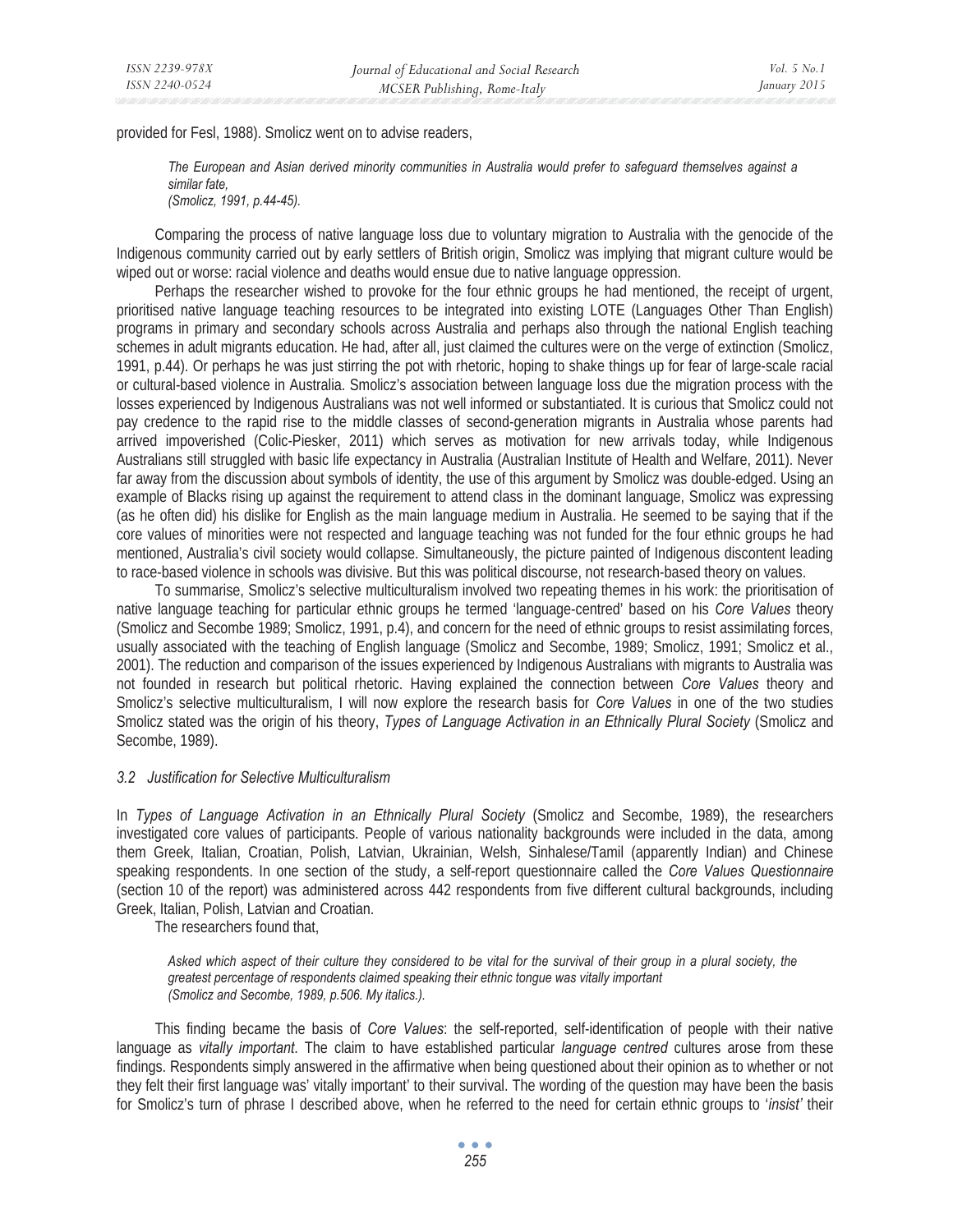native language be taught '…to *survive*.' (Smolicz 1991, p.44. My italics.).

Another aspect of the research findings was of significance to subsequent claims in *Native Tongues and Family Structures as Symbols of Ethnic identity* (Smolicz in Halas, 2002). Regarding the use of native language, Smolicz and Secombe (1989) reported that,

*Among the Latvians, Ukrainians and the Hobart Polish, reading and writing was the aspect of culture that ranked second to speaking their language. For the Melbourne Polish respondents, Greeks and Croatians, literacy skills came after such aspects as maintaining family ties (Smolicz and Secombe, 1989, p.506).* 

The results are significant because the researchers identified herein that family relationships are the core value for Polish and Greek (and Croatian) respondents, with language *lower* than family relationships. According to their own research findings, the core value for Polish and Greek respondents was family, not their native language. Remember that Smolicz's definition of 'language-centred' came from *Core Values* theory (Smolicz, 1991, p.38), where a number of variables were analysed comparatively. Language was one of the possible variables. Family and religion were others (Smolicz, 2002 in Halas). According to his own system of analysis and the findings in *Types of Language Activation in an Ethnically Plural Society*, (Smolicz and Secombe, 1989) Smolicz should have reported the Polish and Greek ethnic groups 'family-centred,' not 'language-centred.' This throws doubt on Smolicz's assertion in *Language Core Values in a Multicultural Setting* (Smolicz, 1991) the four ethnic groups he identified were primarily 'language-centred' cultures compared to other groups (and compared to family or religion as the primary core value of a culture). Although Smolicz then theorised that two or three such variables could be included in core values and this allowed the selected ethnicities to be included as 'language-centred,' it did not account for members of ethnic groups that the researchers had not studied who might also have such a claim. Therefore, the findings (Smolicz and Secombe, 1989) did not justify the claim that these cultures were more language-centred than others. Nor did it justify the strategy of selective prioritisation of these ethnic groups in Australian languages education policy, based on *Core Values* theory, as argued in *Language Core Values in a Multicultural Setting* (Smolicz, 1991).

In terms of language activation, the paper concluded that the results,

Lend support to the contention that the maintenance of a minority language is related to whether or not the members of *the group recognise their language as the core value of their culture….* 

*Almost certainly conclude the fact that almost all these respondents were, by the very nature of the way the investigation was carried out, actively involved in the life of their ethnic group (Smolicz and Secombe, 1989, p.508).* 

The researcher's conclusion highlighted language maintenance was related to self-recognition of a language as *the* core value among a number of values. The conclusion is another reason to wonder about the later claim that Polish and Greek respondents were 'language centred,' because it did not discuss any particular ethnic group as having language centred values. It did not mention 'language centred' groups at all. All respondents were considered actively associated with their ethnic groups: not only the five ethnic groups studied using the questionnaire, but also the Ukrainian, Welsh, Sinhalese/Tamil and Chinese speaking respondents in other parts of the study. The assertion by Smolicz that this research and just one other paper helped form the basis of his claim that people belonging to Greek, Polish, and Latvian and Vietnamese ethnic groups belonged to 'language centred cultures' (Smolicz, 1991, p.44) is quite difficult to substantiate.

# *3.3 Selective Multiculturalism and Australian Language Policy*

In *Language Core Values in a Multicultural Setting: An Australian Experience* (Smolicz, 1991, p.35), Smolicz explored the fear of 'hegemony' of the English language and the threat of 'linguistic uniformity' in Australia. He developed this argument by distinguishing Australian language policy in contrast to European countries on the basis that in Europe there was no 'mainstream' language in use, while within Australia's 'overarching framework of values' English was a shared language (Smolicz, 1991, p.35-36). Smolicz's speculations of language hegemony were, it seems, inspired by his own research that simply recognised a broad value for the English language self-reported among research participants. While Smolicz (in Halas, 2002) was capable of understanding the difference between the nation, state and culture, he persisted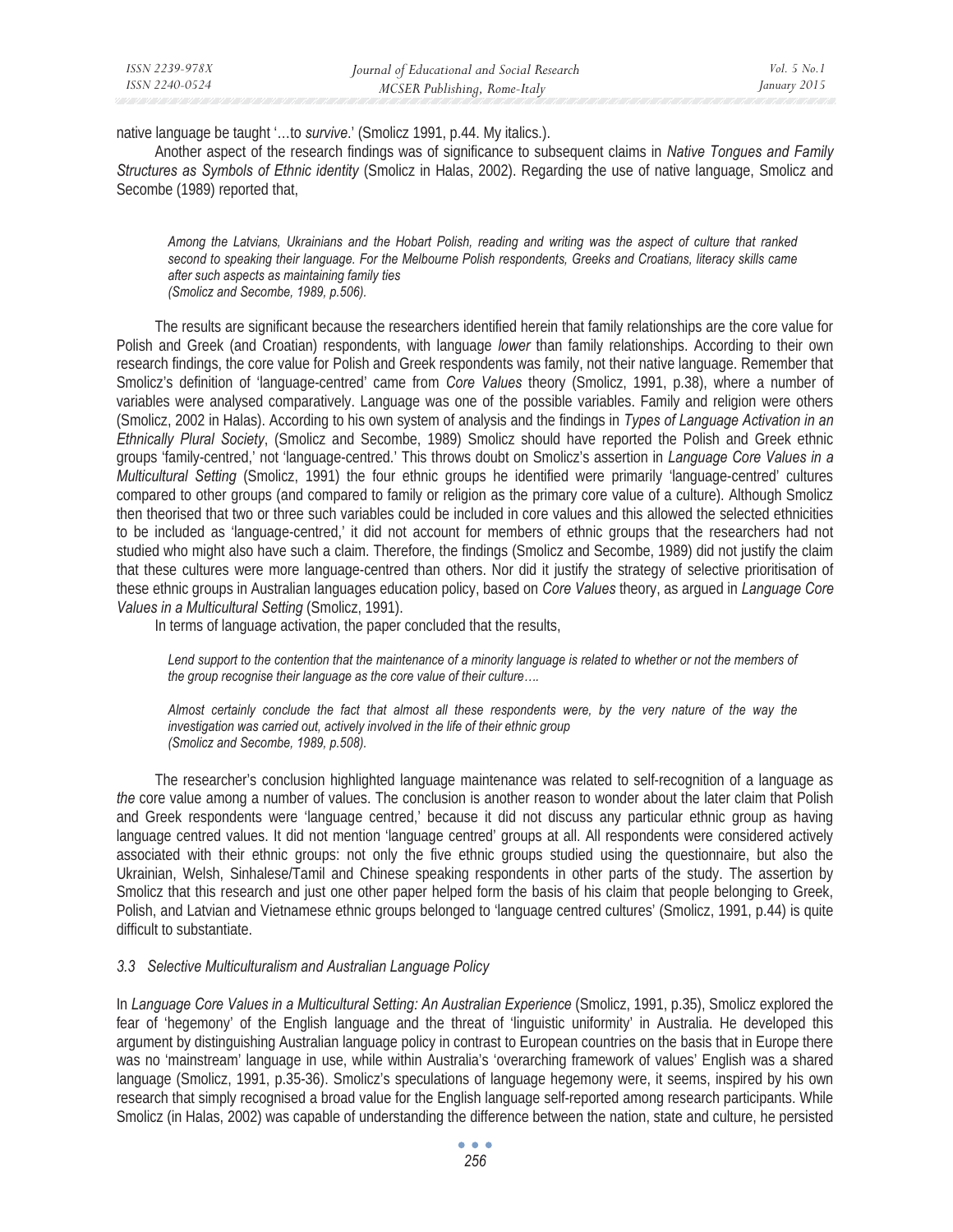| ISSN 2239-978X | Journal of Educational and Social Research | Vol. 5 No. 1 |
|----------------|--------------------------------------------|--------------|
| ISSN 2240-0524 | MCSER Publishing, Rome-Italy               | January 2015 |

in ascribing national labels to ethnic groups and languages. He described the Greek migrant culture as unique in successfully 'resisting the assimilationist pressures of the mainstream society' (Smolicz in Halas 2002, p.120) because they maintained their cultural identity. Thus, Smolicz equated the recognition of ethnic identity with resistance to language oppression of a nationalist persuasion.

As far as I could ascertain and as I have explained, the assumption about language oppression was projected from the anti-assimilationist political discourse onto the research discussion, not the other way around. This gives cause to wonder about the claim to an inductive research approach via humanistic sociology. Neither Ozolins (2003) or Rubino (2011), who evaluated Smolicz's work (in brief), discussed data collected on cultural oppression generally, or language oppression in particular. It appears that merely the existence of English as the language of the dominant, monolingual culture and language loss found amongst second and third generation migrants (a normal feature of permanent migration) was enough to satisfy the presence of language oppression, while the teaching of just one LOTE (Language Other Than English) per ethnic group was seen to be the necessary preserver of cultural identity to ensure the survival of vulnerable groups (Smolicz, 1991).

Smolicz's vision of language education policy was always looking back toward the European nationalist movements that shaped his early life, ethnic conflict, political oppression and forced assimilation including language rights abuses (Secombe and Zadja, 1999; Smolicz, 1971; Smolicz, 1991; Smolicz, 2002). His commitment to the social justice basis for teaching LOTE was limited by his inability to conceive language learning programs for all Australian students or that the prospect that migrant education in Australia was not solely predicated on cultural loss. But this prospect may have challenged an ideology that imagined the 'penetration' of English language into family life (Smolicz in Halas, 2002, p.119) and the need for 'resisting the assimilationist pressures of the mainstream society' (Smolicz in Halas 2002, p.120).

Ozolins (1993) analysed Smolicz's politics critically, accounting for the intellectual climate of the times more than his research claims. His milieu was a climate of backlash and racist sentiment toward the very concept of multiculturalism. Ozolins (1993, p.107, cited the on-going resistance to the use of the term *integration* compared to *assimilation*. The latter term was favoured due to its implication of loss of identity and culture. Ozolins believed that Smolicz had started out appropriating the term for its negative value in *Is the Australian School an Assimilationist Agency?* (Smolicz, 1971) where he claimed Australian schools were deliberately eradicating migrant cultures and languages. Secombe and Zajda (1999) went on to republish these ideas. Smolicz summed up his attitude to multiculturalism,

Under the guise of multiculturalism, the goals of assimilation can then be brought nearer without incurring the odium of *denying cultural rights to the minorities. (Smolicz in Secombe and Zadja 1999, p.53)* 

Smolicz's political ideology provokes cause to wonder why he was so sure about the denial of language and cultural rights to whole ethnic minority groups in Australia. The conclusions of Core Values, that certain 'language centred' ethnicities could not survive forced assimilation (Smolicz, 1991; Smolicz in Halas, 2002) went part-in-parcel with the Australian schools system that denied language and cultural rights (Smolicz, 1971, Secombe and Zajda, 1999). It is widely understood within the field of social science that theory is not always supported with a perfect match with data in qualitative studies (Burgess, 1986) yet Smolicz departed from key ideas championed by Florien Znaniecki (1934) emphasising close and rigorous analysis of data from which theory would arise.

While conceding that exceptions were always possible (Smolicz in Halas, 2002), the theoretical frameworks in *Core Values* (Smolicz, 1991), the *Classification of Social Systems* and *Ideological Values and Social Systems in Different Societies* (Smolicz in Halas, 2002) were put forward as general systems of classification and ascribed to whole ethnic populations. Smolicz 'pushed the envelope' in applying so broadly his conclusions from collections of small-scale qualitative research studies including a not insubstantial collection of unpublished data about which little or no information was offered (around 40% of the data). The situation where the results of unpublished studies were continually used to promote new theoretical developments in the field, is worth further exploration (but beyond the scope of this article). For a researcher who consistently claimed to use the inductive, humanistic sociology of Florien Znaniecki, Smolicz's concurrent, ambitious political discourse on minority unrest and the eradication of culture in the Australian education system cast a heavy shadow over the research participant's viewpoints. Iser's clarification comes to mind in considering this project of selective multiculturalism:

*'Discourse is deterministic, whereas theory is explorative.' (Iser, 2006, p.12)*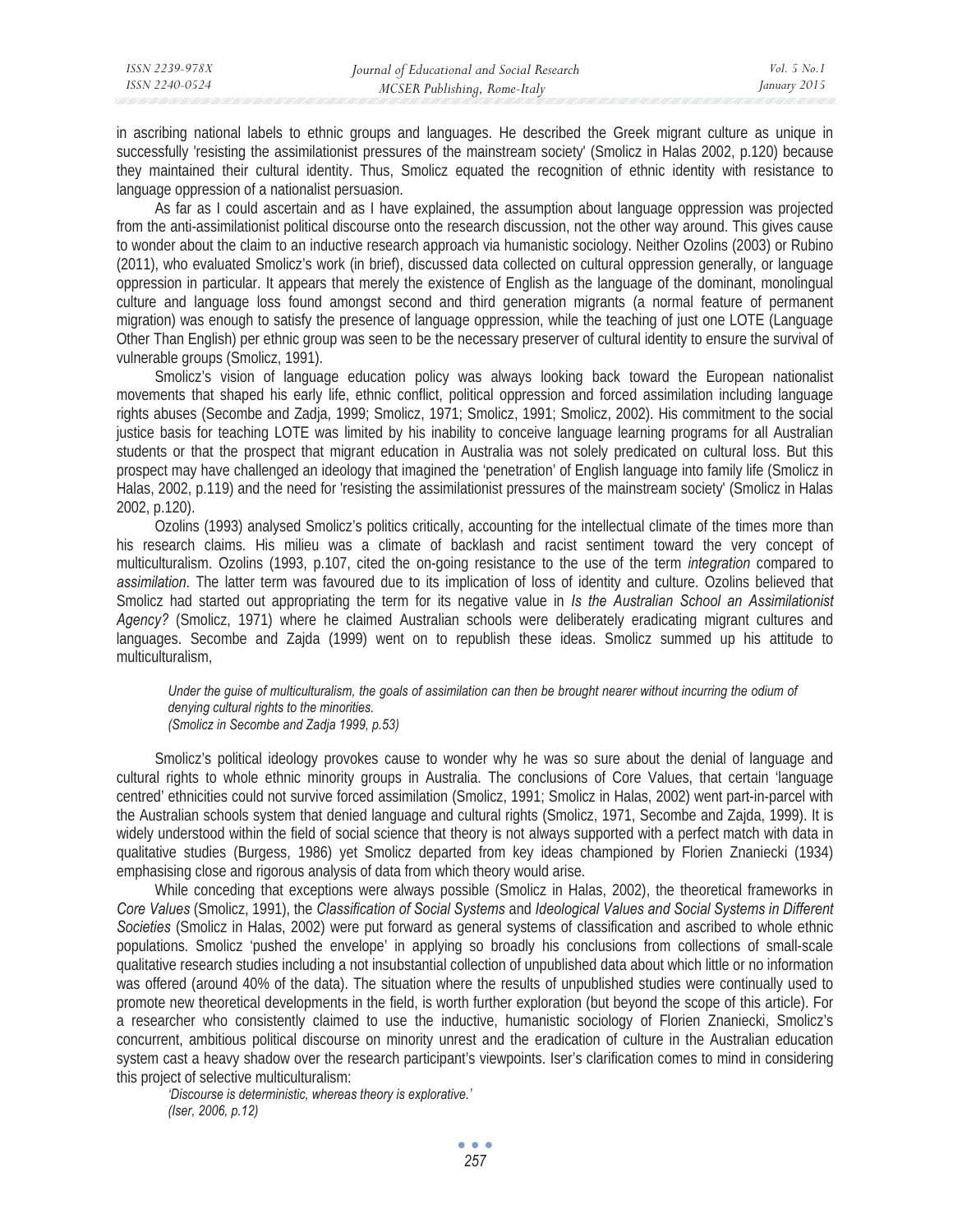| ISSN 2239-978X | Journal of Educational and Social Research | <i>Vol.</i> 5 No. 1 |
|----------------|--------------------------------------------|---------------------|
| ISSN 2240-0524 | MCSER Publishing, Rome-Italy               | January 2015        |
|                |                                            |                     |

Smolicz believed that students from minority ethnic groups were more vulnerable than others if their first language was their core value (Smolicz in Halas, 2002, p.123). However, most proponents of language education today would agree that migrants groups who value and use their first language in any measure have an intellectual and cultural advantage (Lo Bianco and Slaughter, 2009). The cultural and linguistic advantages for bilingual and multilingual students is recognised as a key driver in LOTE uptake and maintenance. The failure of in-school teaching programs for students who do not speak the same second language at home has also been recognised (Lo Bianco and Slaughter, 2009). The position of English as the global *lingua franca* is well established, while the current national educational priority is to ensure that Australian students, whatever their cultural background, can speak, read and write English as well as their counterparts from other parts of the globe (Herscovitch, 2009). In hindsight, Smolicz's ideology reflects the growth of multiculturalism in Australia during the 1970s and 1980s, a time when 'multicultural language ideology in… Australia was an undisputed world leader' (Lo Bianco, 2009, p.19 citing Clyne, 1991; Ozolins, 1993; Ozolins, 2001). The current focus is on recovering lost ground in standard literacy skills for every person, now that a recognition of the positive, normalised state of language transmission and maintenance among members of ethnic communities has been achieved (Herscovitch, 2012). As for the Polish ethnic group (his own) that Smolicz expressed concerned about in Core Values theory (Smolicz, 1991, p.44) a recent, comprehensive research paper by Markowski and Williams (2013) found that,

*Overall, Polish immigrants have blended well into the broader Australian community and represent the type of immigrant stream that Australian policy makers have long tried to attract. This is because in comparison with many other immigrant groups, Polish immigrants have been ready to embrace the national identity of the Australian host community and have not found it difficult to combine their old and new identities. (Markowski and Williams, 2013, p.1. My Italics.)* 

Perhaps Smolicz could take some credit for this success. Debates in multiculturalism have evolved and shifted to deal with the realities of transnational migration, a model that conceives of migrant communities enriched and empowered by their on-going links with their home country, culture and first language. Generous education and social support benefits made available to new migrants are now widely known, while the 'family reunion' basis for large migrant networks to reach Australia using these pathways has been restricted (Australian Refugee Council, 2012). This is not to say asylum seekers receive appropriate treatment in response to their attempts to migrate, especially those classed Irregular Maritime Arrivals who arrive by boat. But they compete with the influx of international students in Australian schools and universities, who are supported by academic language programs and the provision of a range of other inhouse services not available to Australian students. This has changed the Australian education scene substantially. Much of the social welfare model of language instruction in Australia is becoming rapidly irrelevant to policymakers as schools close down their LOTE classes or shift from European languages to Asian ones, while universities redirect their departments towards facilitating overseas, native-speaking, fee-paying, degree and 'short course' clients. It is now widely understood that equality and diversity are not entirely compatible in the Australian education system but that tensions exist between them for,

*Equality requires a common yardstick, or measure of judgement, not a plurality of meanings (Malik, 2002, p.1).* 

### **4. Concluding Remarks**

This paper analysed two areas of theoretical development in humanistic sociology and cultural studies proposed by social scientist Jerzy Smolicz. They included *Symbols of Ethnic Identity* (Smolicz in Halas, 2002) and *Core Values* theory (Smolicz, 1991). In Symbols of Ethnic Identity, the researcher proposed two frameworks, the *Classification of Social Systems* and *Ideological Values and Social Systems in Different Societies* (individualist and collectivist ideology) (Smolicz in Halas, 2002). A review of the theory-building process indicated that the strength of the claims was weaker than one might expect, with some areas were more speculative than evidence-based. Moreover, the political discourse in which Smolicz engaged carved out a selective multiculturalism, elevating the cultural and language rights claims of some ethnic groups over others. This raises questions about the application of the theory to ethnic minority groups and Australian society, and the extent to which the research was inductive in the tradition of Florien Znaniecki's (1969) humanistic sociology. The work serves as a snapshot in time that reveals much about the influence of educational researchers on the development of Australia's language policy in schools, with a more dynamic, reciprocal and authentic vision of cultural identity emerging.